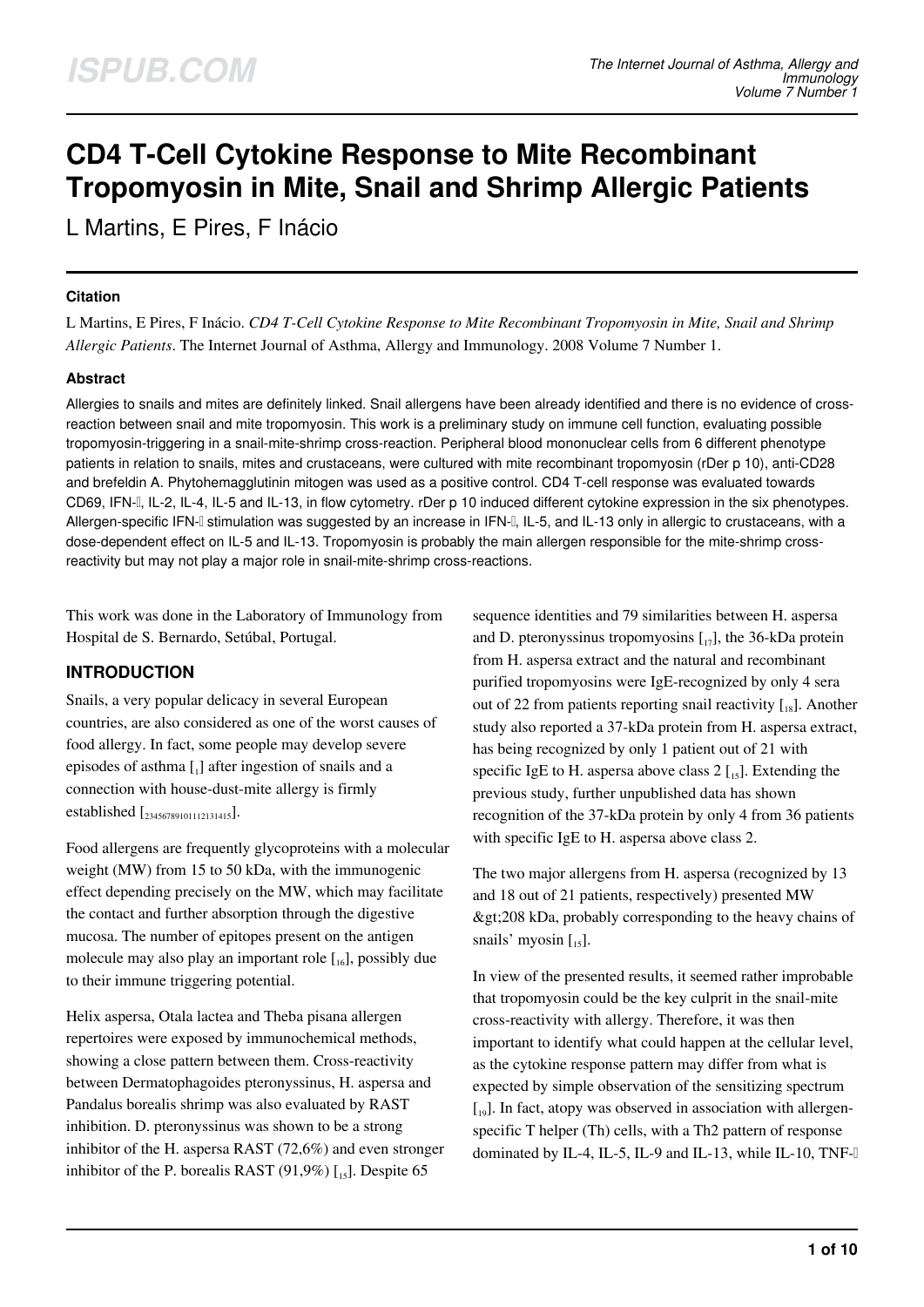and IFN-&amp:#947; were present both in atopics and nonatopics  $[20]$ . Mostly in atopics, bronchial hyperresponsiveness revealed to be strongly associated with eosinophilia and IL-5 synthesis in conjunction with IgE production  $\lceil_{20}\rceil$ .

Food allergy is, in fact, a hypersensitive reaction to frequently harmless antigens involving IgE-producing B lymphocytes and T lymphocyte cell-mediated responses. According to Bohle  $\left[21\right]$ , IgE mediated mechanism triggers a rapid clinical reaction upon ingestion, which can be exemplified by the oral allergy syndrome. However, in delayed reactions involving the digestive tract or the skin, less clear mechanisms were referred, pointing to allergenspecific T-cell cultures as a useful resource to explain the role of these cells, since the majority of allergen-specific CD4 T-cells isolated from food-allergic individuals were identified as highly IL-4 and IL-13 producers.

# **MATERIALS AND METHODS PATIENT SELECTION**

For this preliminary study each patient followed two fundamental criteria, as being in a non crisis state and being free of any concomitant pathology or medication. Six individuals presenting different phenotype patterns of atopy and allergy to snails, mites or shrimps were selected for cell stimulation assays. Total and specific IgE levels are also shown (Table 1).

## **Figure 1**

Table 1: Individual profile from each of the 6 individuals/phenotypes (, , , , and ) according to the following patterns: Total and specific IgE (kU/L); NS  $\hat{A}$ non-sensitized;  $S \hat{A}$ – sensitized; NR  $\hat{A}$ – non-reactive (nonallergic);  $R \hat{A}$ – clinical reactive (allergic).

| Phenotype |                  | Snail     |    |             | Mite      |           |             | Shrimp    |     |             | Grass pollen |           |             | rDer p 10 |             |  |
|-----------|------------------|-----------|----|-------------|-----------|-----------|-------------|-----------|-----|-------------|--------------|-----------|-------------|-----------|-------------|--|
|           | <b>Total loE</b> |           |    | Specif. IgE |           |           | Specif. IgE |           |     | Specif. IgE |              |           | Specif. IgE |           | Specif. IgE |  |
| А         | 8.92             | <b>NS</b> | NR | $-0.36$     | <b>NS</b> | <b>NR</b> | < 0.35      | <b>NS</b> | NR. | < 0.35      | NS.          | <b>NR</b> | < 0.35      | <b>NS</b> | < 0.35      |  |
| B         | 708              | s         | R  | 3,91        | s         | R         | 79          | s         | NR  | 0.71        | NS           | NR.       | < 0.35      | s         | 0,56        |  |
| c         | 152              | s         |    | NR 1,04     | s         | R         | 22.9        | NS        | NR  | < 0.35      | NS.          | NR        | < 0.35      | <b>NS</b> | < 0.35      |  |
| D         | $=5000$          | Ŝ         | R  | 1,95        | <b>NS</b> | NR        | $+0.35$     | <b>NS</b> | NR  | $-0.35$     | s            | R         | 96.2        | <b>NS</b> | $-0.35$     |  |
| Ε         | 249              | s         |    | NR 1.77     | s         | <b>NR</b> | 4.91        | s         | R   | 8.62        |              | NS NR     | < 0.35      | s         | 8.99        |  |
| F         | 597              | Ś         |    | NR 2.17     | ŝ         | R         | 32.3        | Ś         | R   | 13.7        |              | NS NR     | < 0.35      | Ś         | 1.27        |  |

Asthma was the clinical reaction to snails, while asthma, rhinitis and conjunctivitis were the allergic symptoms to mites. Shrimp ingestion conduced hives in phenotype F and abdominal pain associated with gastralgia in phenotype E. Patients were not taking any medicine for a period of, at least, one month.

#### **BLOOD COLLECTION AND PRIMARY PROCESSING**

60 mL of blood were collected from each patient. 50. 2 mL of blood-EDTA were used for complete blood count (CBC) in an Advia 120 blood counter (Bayer AG, Germany). In a grade II laminar flow cabinet (Microflow Laminar Flow Cabinet – MDH Ltd., Hampshire, UK), 12,5 mL of heparinized blood were carefully added over 20 mL of density gradient separation medium Histopaque® - 1077 (Sigma-Aldrich, Inc., St. Louis, MO, USA) in each of four 50 mL sterile tubes (Sarstedt) and centrifuged at 400g for 20 min at +20 ºC. PBMC rings were aspired with a sterile Pasteur pipette and pooled in one 50 mL tube for two sequential washes with sterile phosphate-buffered saline (PBS) pH 7,4 (Biochrom, Berlin, Germany). Pellets from the last wash were pooled and re-suspended in a small volume of culture medium – RPMI 1640 (Sigma) supplemented with 20 μg/mL gentamycin (Labesfal, Tondela, Portugal), 2 mM L-glutamine (Biochrom) and 10% human AB serum (Sigma-Aldrich) for cell counting and viability evaluation according to Shapiro HM  $\lceil_{22}\rceil$  and to Coligan JE et al.  $\lceil_{23}\rceil$ . Cell suspension was then diluted to  $4x10^6$  viable cells/mL, for stimulation.

## **CELL STIMULATION**

A volume of cell suspension containing  $4x10^6$  viable cells was added to each of 19 sterile Falcon tubes (BD Biosciences, San Jose, CA, USA) in two replicates. One tube for isotype control, 5 for negative controls, 5 for positive controls with mitogen and 8 for rDer p 10 stimulation. Each of the positive and isotype control tube was supplemented with 10 µg of Phytohemagglutinin (PHA) (Biochrom) for non-specific stimulation. Four of the rDer p 10 tubes were supplemented with  $5 \mu$ g and four with  $15 \mu$ g of the recombinant allergen. Monoclonal antibodies (MoAb) anti-CD28 (Sanquin, Holland) were added to each and every tube for co-stimulatory effect, to a final concentration of 10 µg/mL. Final volume was completed to 1 mL with the supplemented RPMI 1640 culture medium. Sample tubes were caped with permeable lids and incubated for 2 h on a 20<sup>°</sup> inclination angle at 37 °C in a 5%  $CO_2$  atmosphere incubator (Sanyo CO<sub>2</sub> Incubator, Sanyo Electric Biomedical, Japan). Incubation was stopped and 10 µg of brefeldin A (BFA) (Sigma-Aldrich) was added to each tube, except to the isotype control, to inhibit the intracellular flux of proteins produced in the rough endoplasmic reticulum for Golgi-mediated export. Incubation proceeded again for 4 h with gentle stirring at one hour intervals.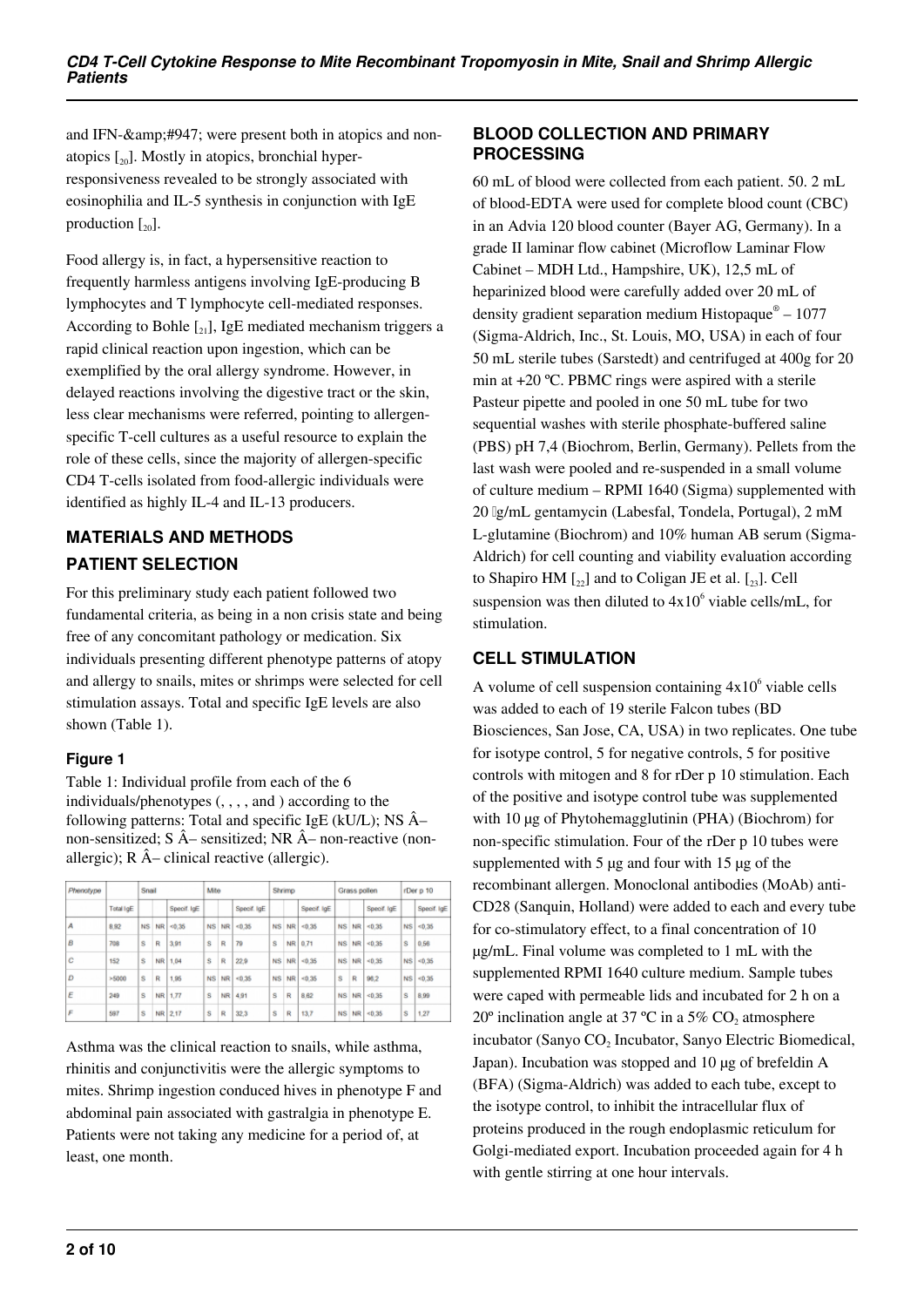After six hours of incubation, stimulation was stopped by adding 3 mL of ice-cold PBS followed by 400g centrifugation for 8 min. 3 mL of PBS – 2 mM EDTA was added to each tube and incubated for 10 min in a 37 ºC water-bath to promote cell detachment. Samples were centrifuged at 400g for 8 min and decanted. Tube walls were washed for ten-times with 0,7 mL PBS to detach adherent cells and centrifuged at 400g for another 8 min. Tubes were decanted again and blot-down onto absorbing paper.

## **IMMUNOPHENOTYPING MONOCLONAL ANTIBODY STAINING**

Cell pellets were re-suspended in 100  $\mu$ L of PBS – 0.5% bovine serum albumin (BSA) (Sigma-Aldrich) –  $0.1\%$  NaN<sub>3</sub> (Merck, Darmstadt, Germany) for MoAb surface staining. Isotype control was stained with 20 µL of each of the three fluorochromes: mouse monoclonal IgG2a-proprotein convertase 5 (PC5) (Immunotech, Marseille, France), IgG2afluorescein isothiocyanate (FITC)/IgG1-phycoerithrin (PE) (Cytognos, Salamanca, Spain). Each of the remaining tubes was stained with 20 µL of anti-human CD4 mouse MoAb coupled with peridinin chlorophyll protein – CyChrom 5.5 (PerCP Cy 5.5) (BD Biosciences), for the identification of this T-cell subpopulation. Tubes were stirred in vortex and incubated for 15 min in dark at room temperature. Then, isotype control was directly submitted to fixation by sample suspension with  $PBS - 0.1\%$  paraformaldehyde (PFA) (Merck, Darmstadt, Germany) and kept at +4 ºC in dark until sample acquisition. The remaining samples were submitted to cell fixing and permeabilizing protocol, using Fix & Perm kit (Caltag Laboratories, Burlingame, CA, USA) for intracellular stain, according to manufacturer's instructions. Final pellets were re-suspended and permeabilizing solution added simultaneously with intracellular staining anti-human MoAb, as follows: 15 L of anti-IFN-I FITC (BD Biosciences) were added to each tube and 10 µL of anti-CD69 PE (Caltag Laboratories) to positive and negative activation and intracellular staining controls, with and without PHA. Anti-IL-2 PE MoAb (10 IL) (Caltag Laboratories) and anti-IL-4, IL-5 and IL-13 PE  $(30 \text{ IL})$ (PharMingen – BD Biosciences) were added to positive and negative respective control tubes, and also to rDer p 10 (5 and 15 µg) stimulated samples. Samples were processed according to manufacturers, and the obtained supernatants aspired. Pellet cells were re-suspended in 400  $\mathbb{L}$  PBS – 0,1% PFA and kept at +4 ºC in dark until sample acquisition.

# **FLOW CYTOMETER ACQUISITION**

Cell acquisition was performed in a Facscalibur flow cytometer (Becton Dickinson, NJ, USA) establishing a gate of CD4 T-cells by Dot Plot combination of low expression of granularity in side scatter (SSC) with a high expression of the CD4 antigen  $\left[\begin{smallmatrix}24\end{smallmatrix}\right]$  (Fig. 1). A total number of 150.000 gated cells were acquired and stored for CellQuest software (BD Biosciences) analysis.

## **Figure 2**

Figure 1: Acquisition and analysis with CD4 region defined by gating cells with high expression of this antigen, identified by anti-human CD4 PerCP Cy 5.5 MoAb and low expression in SSC (red spot of events/cells)



## **ANALYSIS BY THE EXPRESSION OF SUBPOPULATIONS**

Analysis techniques used for these protocols are mainly interactive and somehow empirical, based on Boolean gating strategies defined as one or more analysis gates, using a combination of two parameters  $[2, 1]$ , like those used for data analysis.

Each patient cytokine pattern of production was accessed in order to understand individual response to stimulation. Individual cytokine response after the stimuli was compared to their simultaneous cytokine response in the exact conditions without stimuli, as individual baseline.

Acquired and stored CD4-expressing lymphocytes from each phenotype were analyzed in terms of different cytokine expression, with and without PHA or rDer p 10. CellQuest software was chosen for two parameter Dot Plot analysis.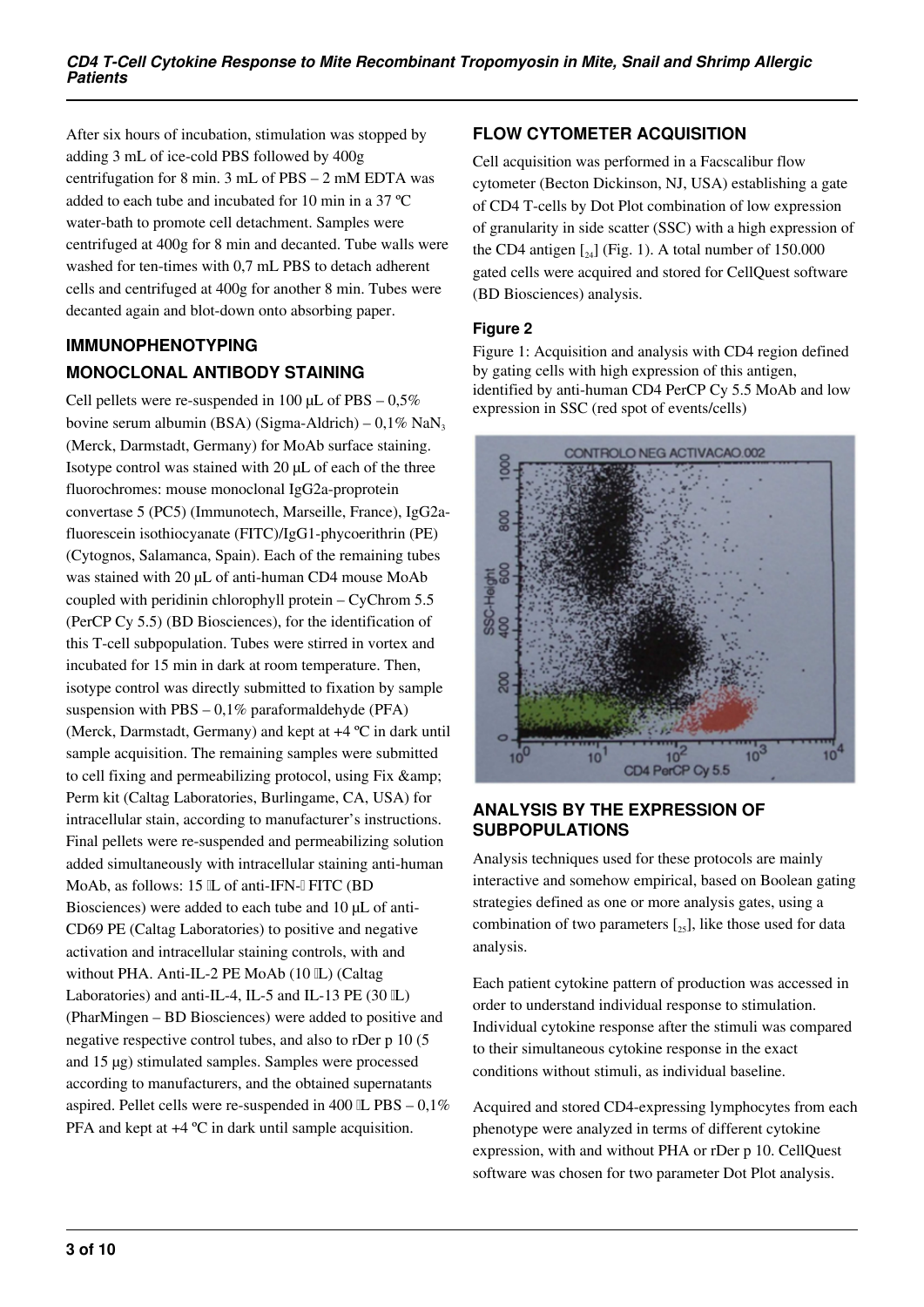Quadrants were defined within Dot Plots for fluorescence (FL) levels of acceptance. Only events falling above the nonspecific level of fluorescence, designed by the isotype control, were considered. Comparative approaches were made between negative and positive controls and with each rDer p 10 stimulating dose, towards the different cytokines, using the Quadrant Statistics software function.

Two parameter cross-analysis, were:

SSC with CD4; CD69 with CD4; IL-2, IL-4, IL-5 and IL-13 with CD4; IFN-γ with CD4; IFN-γ with CD69, gated on CD4 cells; IFN-γ with IL-2, IL-4, IL-5 and IL-13, gated on CD4 cells.

Expression of CD69 and cytokine was evaluated for significant differences between replicates.

Cocktail staining using different MoAb coupled with different fluorochromes has proven to be a useful tool for identification of rare cells. This approach, especially when in conjunction with an indifferent parameter such as forward scatter (FSC), allows for identification of cells present at frequencies as low as 1:10.000.000 [[[[26; 27]]]].

Identification and counting of rare events (less than 0,1% in the acquired populations)  $\begin{bmatrix} 2 \\ 2 \end{bmatrix}$  for comparative analysis of different samples, requires determination of statistical significance of small differences within large numbers and what is truly important in this pattern of occurrences is the number of counted cells of interest and not the total  $\left[\frac{1}{28}\right]$ .

According to Zar  $\left[\begin{smallmatrix} 2 & 0 \\ 2 & 9 \end{smallmatrix}\right]$ , Wilcoxon test can be used for comparative studies of pared data in ordinal interval measurement scales, not requiring a normal data distribution. The Wilcoxon test determines if there are any significant differences between two sets of data. This test was meant to evaluate if small differences, as observed in cytokine expression by stimulating challenge, are accidental or due to the stimulus. Each difference observed between two values, such as with or without the addition of rDer p 10, was analysed as belonging to one of the two possible hypotheses – there is or there is not significant difference between them.

Statistical significance was considered for  $p \< 0.05$ .

#### **RESULTS**

In this study the figures of cytokine expression did not present a normal statistical distribution and a non-parametric test, such as Wilcoxon, was chosen.

As data sets were counting events/cells from a larger universe, they were considered to have a Poisson distribution and 95% confidence intervals, allowing the comparison of values [[[[30; 31]]]].

Individual responses to PHA and to rDer p 10 stimuli by the six phenotypes are shown in table 2 (a and b).

#### **Figure 3**

Table 2: ( and )  $\hat{A}$ – CD4 T intracellular expression (%) of different antigens (CD69, IFN-γ, IL-2, IL-4, IL-5 and IL-13) in six individuals/phenoytpes, With (W) and without (WO) addition of PHA, or  $5$  or  $15$   $\hat{A}$ µg of rDer p 10. CD69 and IFN- $&$ #947; represent the percentage of expression within these CD4 subpopulations.

| Phenotype | CD <sub>69</sub> |       |         | IFN-γ: |         |                 |            | $IL-2$ |      |                 |             |          |             |  |  |
|-----------|------------------|-------|---------|--------|---------|-----------------|------------|--------|------|-----------------|-------------|----------|-------------|--|--|
|           | <b>PHA</b>       |       | PHA     |        |         | rDer p10        |            |        | PHA  |                 | rDer p10    |          |             |  |  |
|           | w<br>WO          |       | W<br>WO |        |         | 5 <sub>µq</sub> | $15 \mu g$ | WO     | W    | 5 <sub>µg</sub> |             | $15\mug$ |             |  |  |
|           |                  |       |         |        | $CD69+$ |                 |            |        |      |                 | IFN-<br>γ:* |          | IFN-<br>γ:* |  |  |
| А         | 2.04             | 86.15 | 0.68    | 12.7   | 10.87   | 0.64            | 0.64       | 0.57   | 4.33 | 0.24            | 0.22        | 1,39     | 0,39        |  |  |
| В         | 0.7              | 50,92 | 0,12    | 3,88   | 4,53    | 0,09            | 0,08       | 0,09   | 3,58 | 0,07            | 0,05        | 0.05     | 0.03        |  |  |
| C         | 0.4              | 87.11 | 0.2     | 1.75   | 1.67    | 0.1             | 0, 13      | 0.06   | 3.88 | 0.08            | 0.04        | 0.09     | 0.04        |  |  |
| D         | 0.16             | 68    | 0.04    | 1.49   | 1.62    | 0.07            | 0.07       | 0.15   | 7.09 | 0.09            | 0.03        | 0.16     | 0.03        |  |  |
| E         | 0.35             | 85.26 | 0.08    | 8.38   | 8.67    | 0.15            | 0.12       | 0.17   | 3.54 | 0.14            | 0.05        | 0.15     | 0.03        |  |  |
| F         | 0,43             | 89,66 | 0.1     | 0,63   | 0,73    | 0.07            | 0.08       | 0.23   | 3.23 | 0.15            | 0.04        | 0, 15    | 0.04        |  |  |

## **Figure 4**

| Phenotype | $11 - 4$ |      |                 |             |            |             |              | $L-5$         |                  |                  |                  |                 |            |      | $IL - 13$        |             |            |           |  |  |
|-----------|----------|------|-----------------|-------------|------------|-------------|--------------|---------------|------------------|------------------|------------------|-----------------|------------|------|------------------|-------------|------------|-----------|--|--|
|           | PHA      |      | rDer p10        |             |            |             | PHA          |               |                  | rDer p10         |                  |                 | <b>PHA</b> |      | rDer p10         |             |            |           |  |  |
|           | WO<br>W  |      | 5 <sub>14</sub> |             | $15 \mu g$ |             | WO<br>۱w     |               | 5 <sub>140</sub> |                  | 15 <sub>µg</sub> |                 | WO         | W    | 5 <sub>140</sub> |             | $15 \mu$ g |           |  |  |
|           |          |      |                 | IFN-<br>γ." |            | IFN-<br>γ." |              |               |                  | IFN-<br>8:4947." |                  | FN-<br>8:4947.5 |            |      |                  | IFN-<br>γ.* |            | FN-<br>γ* |  |  |
| А         | 0.42     | 0.43 | 0.39            | 0.55        | 0.34       | 0.62        | $0.21 - 0.3$ |               | 0.35             | 0.5              | 0.52             | 0.66            | 0.43       | 0.52 | 0.33             | 0.45        | 0.35       | 0.64      |  |  |
| B         | 0.15     | 0.33 | 0.13            | 0.12        | 0.16       | 0.14        |              | $0.11$ $0.18$ | 0.07             | 0.07             | 0.06             | 0.05            | 0.14       | 0.29 | 0.08             | 0.07        | 0.07       | 0.06      |  |  |
| c         | 0.16     | 0.35 | 0.18            | 0.08        | 0.16       | 0.08        | 0.07         | 0.1           | 0.1              | 0.09             | 0.09             | 0.07            | 0.08       | 0.22 | 0.1              | 0.08        | 0.09       | 0.07      |  |  |
| Đ         | 0.07     | 0.34 | 0.06            | 0.03        | 0.05       | 0.02        | 0.06         | 0, 13         | 0.05             | 0.03             | 0.05             | 0.02            | 0.06       | 0.75 | 0.1              | 0.03        | 0.08       | 0.02      |  |  |
| Ε         | 0.06     | 0.08 | 0.08            | 0.06        | 0.06       | 0.06        | 0.04         | 0.06          | 0.49             | 0.68             | 0.62             | 0.8             | 0.05       | 0.09 | 0.49             | 0.56        | 0.52       | 0.61      |  |  |
| F         | 0.07     | 0.35 | 0.06            | 0.05        | 0.06       | 0.05        | 0.1          | 0, 14         | 0.11             | 0.06             | 0.11             | 0.05            | 0.09       | 0.52 | 0.13             | 0.07        | 0.13       | 0.07      |  |  |

From the figures, it was observed that the expression of CD69 in PHA stimulated cultures was rather superior to cultures without PHA in all six phenotypes. IFN-I and IL-2 expressions also showed a significant rise in all phenotypes following PHA stimulation. IL-2 expression presented a significant increase following PHA stimulation but, like IFN-γ, it was less expressive than CD69. IL-4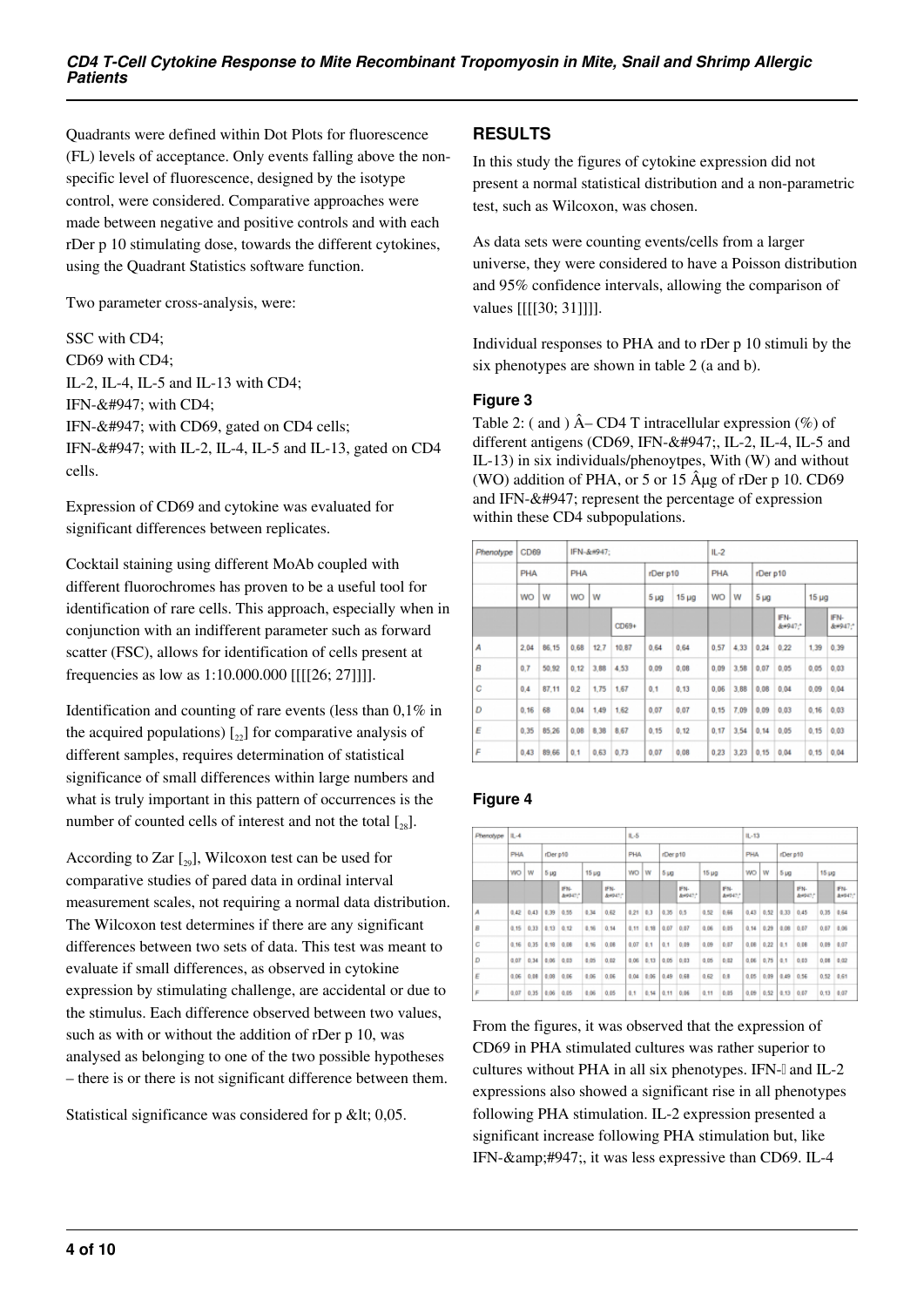expression showed significant increase with PHA only in phenotypes B, C, D and F, with clear atopic profiles, although lower than IFN-γ or IL-2. IL-4 and IL-5, also presented a significant increase with PHA, except in phenotypes A and E. PHA induced an IL-13 increase in all phenotypes but with lower evidence in phenotypes A and E.

Phenotypes C and F presented a lower increase in IL-5 expression following PHA stimulation. With regard to rDer p 10 stimulation, IL-2 expression only increased in phenotype A with the higher concentration (15 µg). The antigen only induced a significant, although discrete, increase in IFN-I expression in phenotypes D and E.

IL-4 expression did not show significant variation following rDer p 10 stimuli. rDer p 10 showed a dose-dependent stimulation on IL-5 expression in phenotypes A and E and in IL-13 from E, where the increase was even greater in  $IFN<sup>†</sup>$ CD4 T-cells. In phenotype F, IL-13 expression by rDer p 10 was less expressive, with no dose-dependent effect. The antigen did not induce an increase of cytokine expression in the allergic to snails and mites individual (phenotype B) neither in the mite allergic (phenotype F).

## **DISCUSSION**

Aside from RAST inhibition studies showing significant inhibitions between mollusks, like oyster and crustacean like shrimp, lobster, crab or crayfish, cross-reactivity in correlation with clinical response is not always seen between mollusks and crustaceans, suggesting that the presence of specific IgE to mollusks may not be determinant for a clinical reaction  $\begin{bmatrix} 1 \\ 1 \end{bmatrix}$ . A rather similar situation is observed between snails and mites, where in most cases sensitization to snails is not enough to predict a reaction after ingestion, even in mite allergic patients  $\begin{bmatrix} 15 \end{bmatrix}$ . Inhalant challenge was shown to be associated with increased levels of IL-5 in peripheral blood eosinophils and lymphocytes  $\lceil_{32}\rceil$ , suggesting a possible target organ, other than the contact site. In fact, in snail allergy contact is made at the digestive tract level following ingestion and the target is frequently the bronchial tree.

Tissue profile, in which food allergen-specific T-cells are present seems to determine the target organs for the clinical response  $\lceil z_1 \rceil$  and may also stand as a conditioner for other Th2-type responses, since the Th2 response to one allergen seems to act as an environmental promoter to further Th2 responses  $\left[\right]$ . Analogue hypothesis can be formulated

regarding allergy to snails and shrimps, where the contact is made at the digestive mucosa and clinical response may emerge as asthma after snail consumption or as hives (phenotype F) and gastralgia with conjunctivitis (phenotype E) after the ingestion of shrimp.

Different factors may interact in the evolution from sensitization to clinical allergy. Repeated contact with allergens responsible for a cross-reaction is supposed to be an inducing prerequisite for the priming or immunologic initiation in which the allergen is initially presented to T and B naive cells. Then, the allergen makes contact with memory cells and finally with mastocytes, triggering the clinical response  $\left[ \cdot_{33} \right]$ . This three-step mechanism mimics what probably succeed trough the snail-mite sensitization, because mites have a worldwide distribution with the inherent ability to induce early sensitization and snail-sensitized individuals are frequent snail consumers  $\begin{bmatrix} 15 \end{bmatrix}$ . The risk of an allergic reaction upon ingestion of snails appears to be much higher among mite-allergic subjects and this scenario is extended to several other cross-reactions. In fact, there is already a table of approximate risk to develop a clinical reaction to a specific food in the presence of allergy or even sensitization to another food  $\left[\begin{smallmatrix}34\end{smallmatrix}\right]$ .

In the present study, after PBMC stimulation with rDer p 10, an increase in IL-5 and IL-13 expression was observed in CD4 T-cells simultaneously expressing IFN-γ from phenotype E, and even in such a small group it was possible to observe that individuals with higher increase in IFN-γ expression following stimulation with PHA were precisely the non-atopic (phenotype A) and the one only allergic to shrimp (phenotype E). According to this it is considered that allergy control may, in addition to a new Th1/Th2 equilibrium, require the association with mechanisms linked to T regulatory (Tregs) cells  $[35]$ . In fact, the role of IFN-<sub>1</sub> as a promoter of Th<sub>1</sub> and an inhibitor of Th2 responses has been controversial. It has been even suggested that the level of IFN-[] could be used as the key to a positive or negative effect on the Th2 pathway, namely in what regards to the production of IL-4  $\left[ \frac{1}{36} \right]$ . The environment created by the Th (1 or 2) response pattern to a given antigen, may also play an important role in subsequent Th cell differentiation, since the addition of IL-4 and anti-IL-12 to stimulated PBMC was reported to select Th2 cell lines, whereas Th1 lines have been selected by the addition of IL-12 and anti-IL-4  $\left[\frac{1}{37}\right]$ .

Proposed suppressor effect of Tregs on allergic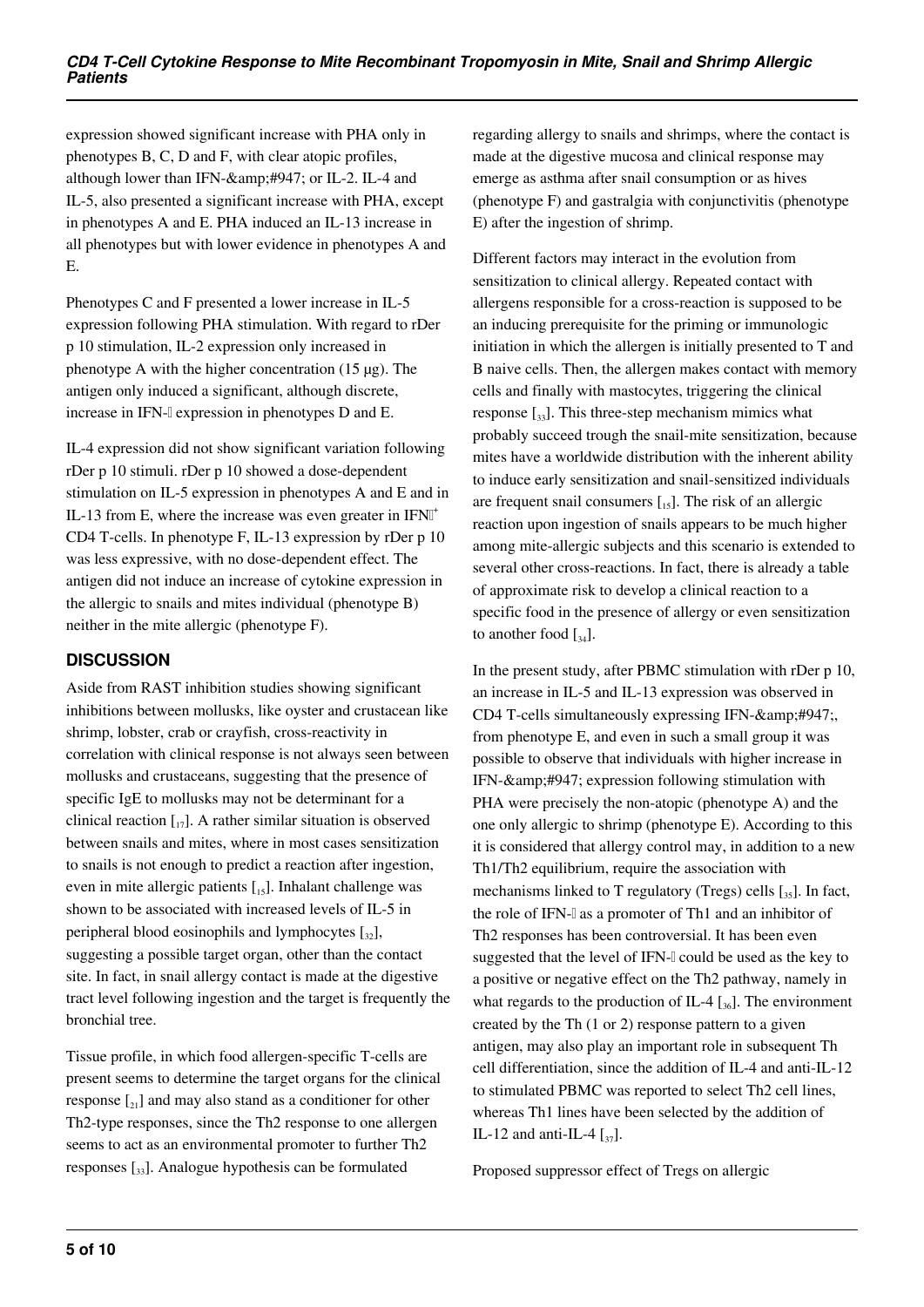inflammation triggering was associated with IL-5 and IL-13 (two cytokines mostly related to respiratory allergic inflammation) synthesis inhibition, but not with IL-4 (a cytokine in the first line of the IgM to IgE switch mechanism) which is compatible with sensitization in the absence of clinical response, what is extensively observed in practice. However, recent studies point to an intricate relation between cytokines and their receptors, resulting in a highly heterogeneous pattern of effector cells, thus increasing the difficulties in understanding the involved mechanisms  $\left[ \begin{smallmatrix} 38 \end{smallmatrix} \right]$ .

IL-4 is suggested to be implicated in sensitization but not necessarily in clinical response, and IL-5 may not be a secure marker of atopy, but closely follows clinical responses in the course of atopy. In fact, a control mechanism for the synthesis of IL-5 at the genetic transcription level, distinct from those regulating the gene transcription for IL-4 or IL-2 was reported  $\lceil_{39}\rceil$ . Data from in vivo studies with animals suggests a sequential involvement of IL-4 and IL-5 in allergen-induced airway disturbances  $\left[ \begin{smallmatrix} 1 & 0 \\ 0 & 0 \end{smallmatrix} \right]$ . Hence, IL-4 seems to be crucial in the primary sensitization process while IL-5 and IL-13 are more important in the secondary exposure to allergenic aerosols.

An increase in IL-5 expression was reported in PBMC cultures from patients allergic to Cryptomeria japonica (Japanese cedar) stimulated with the major allergen Cry j 1, while just sensitized and non-atopic individuals did not show significant variation of IL-5 expression. IL-4 expression did not show any significant variation in the non-atopic group and presented lower frequency of expression than IL-5 in the allergic patients  $\begin{bmatrix} 4 & 1 \end{bmatrix}$ . Our preliminary data seems to follow that cytokine pattern of response, with an increase in IL-5 and IL-13 expressing CD4 T-cells, only observed in phenotype E with the highest level of specific IgE to shrimp, which is possibly associated with the clinical response following secondary exposure to the probable trigger allergen, tropomyosin. In fact, over 80 identities and about 90 similarities have been found between mite and shrimp tropomyosins  $\begin{bmatrix} 1 \\ 1 \end{bmatrix}$ , and phenotype E also recognized the 37kDa protein band from D. pteronyssinus, probably the tropomyosin (unpublished data). By analogy, in this study, phenotype  $B -$  just sensitized to P. borealis shrimp – did not show an increase in IL-4, IL-5 or IL-13 expression by CD4 T-cells after stimulation with rDer  $p 10$ , and phenotype  $F$ sensitized with mild clinical reaction – did not present any increase in IL-4 or IL-5, showing only a slight increase in

IL-13 expression. Phenotype  $E$  – presenting much stronger clinical reaction to shrimp – showed a rather important increase in IL-5 and IL-13 expression after identical stimuli. These facts suggest that phenotypes B, E and F could have been sensitized primarily to mite tropomyosin and secondarily cross-recognized shrimp tropomyosin, triggering the clinical response in E and F. In phenotype E, clinical response was more intense in association with a higher rise in IL-5 and IL-13 expression following rDer p 10 challenge.

CD4 T-cells showed good early activation in all of the six individuals, by a strong increase in CD69 intracellular expression, validating the lymphocyte ability for in vitro activation  $\begin{bmatrix} 4 & 2 \end{bmatrix}$ . However, in what concerns to PHA and rDer p 10 stimulation, different variants of cell cytokine response were identified among these patients. After incubation with PHA, IFN-I expression also revealed a significant increase, mostly in activated cells.

Substantial increase in IFN-γ expression by rDer p 10 stimulation was only observed in phenotype E, possibly associated with an important level of sensitization to shrimp tropomyosin, which presents more than 80 similarities with Der p 10  $\left[ \frac{1}{2} \right]$ . Conversely, phenotype F, also sensitized and clinical reactive to shrimp, but presenting a lower level of sensitization to its recombinant tropomyosin, did not show an increase in IFN-γ expression after incubation.

Besides the non-allergic states, low levels of IL-4 expression may be due to the absence of regular contact with the inducer allergens for a long period of time, like what happens with pollens out of the pollinic season  $\begin{bmatrix} 43 \end{bmatrix}$  or by avoiding a certain food, which is a frequent condition associated with food allergies such as this, where clinical reactions may show a taquifilactic pattern through successive ingestions, with a clear worsening tendency. IL-4 expression is also one of the hardest cytokine to be induced in vitro  $\left[\begin{smallmatrix} 1 \\ 44 \end{smallmatrix}\right]$ . However, when cytokine production by allergen-specific T-cells is evaluated after in vivo challenge another important aspect should be noted. Cytokine detected production from collected cells may be under-evaluated, possibly because of their pattern of expression, along with antigen specific selection mechanisms, which may be associated with the migration of activated lymphocytes into the target organs and subsequent depletion of those subpopulations in blood stream  $\left[ \begin{smallmatrix} 45 \end{smallmatrix} \right]$ . This biological behaviour is obviously out of an in vitro challenge and so we are driven to think that despite the absence of natural pathophysiological environment, the in vitro system presents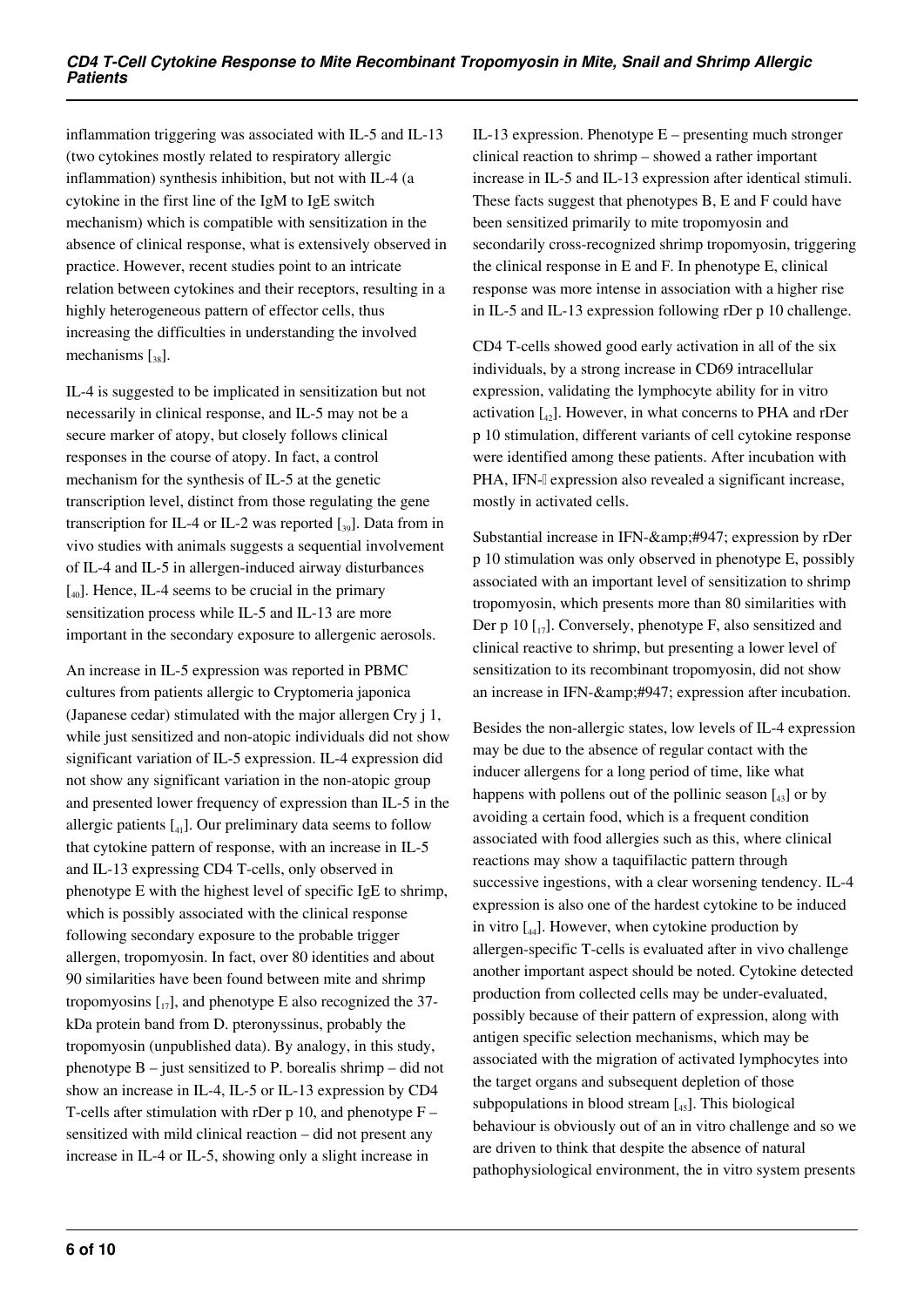some important complementary advantages for research proposals.

Variation in IL-5 and IL-13 expression following incubation with rDer p 10 revealed to be mostly subtle. However, stimulation with rDer p 10 induced a significant rise in IL-5 and IL-13 expression on CD4 T-cells from phenotype E, sensitized to shrimp probably trough the tropomyosin (amount of specific IgE to shrimp very close to specific IgE to tropomyosin). IL-5 and IL-13 expression revealed to be higher in IFN-γ<sup>+</sup> CD4 T-cells from this patient, suggesting an allergen-specific production of IFN γ  $\lceil_{46}\rceil$ . A dose-dependent effect of rDer p 10induced expression of IL-5 and IL-13 in phenotype E is also suggestive of a specific response.

Tropomyosin is probably the main factor responsible for the mite-shrimp cross-reaction, demonstrated by the 91,9% inhibition of the shrimp RAST by the mite extract  $[I_{15}]$ .

As we can observe in this study, there are different patterns of cytokine response to stimulation, according to each phenotype or even individual. Katial et al  $\begin{bmatrix} 4 \\ 4 \end{bmatrix}$  reported, in addition to IL-2 and IFN- $\&$ amp:#947; responses in the same direction after stimulation with PHA, levels of IL-10 (Th2 pattern) positively correlated with IFN-γ and of IL-4 with TNF-β, after stimulation with concanavalin A mitogen. Hence, the proper response to mitogen stimulation may show differences from the classical Th1/Th2 paradigm. In our study, CD4 T-cells from phenotype E also presented a rise in IFN-γ along with IL-5 and IL-13, and the non-atopic phenotype A expressed an increase in IL-4 and IL-13 precisely in the IFN-γ<sup>+</sup> CD4 T-cells, upon stimulation with rDer p 10. Nevertheless, the spectrum of target cells may differ according to the mitogen  $\begin{bmatrix} 4 \end{bmatrix}$  and the stimulating effect of an allergen may also be distinct from a mitogen [[[[46; 47]]]]. A possible evidence of these was also observed in our study, when a higher expression of IL-5 and IL-13 was observed in phenotype E after stimulation with rDer p 10 rather than with PHA.

These findings point to the need of further studies, increasing the number of patients filling different phenotypes, to extend the results and clarify our hypothesis.

Further immunochemical and cell studies with more available purified and recombinant antigens, and with a wider studied population for each of the most important phenotypes is crucial for better understanding of the mite-

mollusk-crustacean cross-reaction, allowing a better prevention of possible unpleasant reactions.

Identification of each patient allergen repertoire, which is highly dependent on individual variability, demands simultaneous immunochemical allergen recognition over two-dimensional protein separations from different sample extracts, and allows a better immunotherapy fine tune focus. The study of the immunochemical isotype response also plays an important role in the evaluation of the efficiency of possible immunotherapeutic strategies  $\begin{bmatrix} 48 \end{bmatrix}$  along with a better component-resolved diagnosis.

mRNA studies by quantitative real-time polymerase-chainreaction (RT-PCR)  $\begin{bmatrix} 40 \end{bmatrix}$  may reveal to be of great utility for the evaluation of cytokines like IL-4, with a short half-life and a low amount of synthesis upon stimulation, which affects the ability of a single method for the follow-up.

From the economic point of view, the standardization of suboptimal doses of mitogens as co-stimulators, not interfering with the specificity of the response  $[\xi_0]$ , may speed the response and thus, save time and financial resources of the costly co-stimulator MoAb.

In the near future, besides the phenotypic study strategies, genomic focus will certainly help the study of polymorphisms associated to immune system triggers, already pointed out as targets for future therapeutics  $[\zeta_{1}]$ . Genetic mechanisms responsible for the induction of T-cell tolerance should play an important role in this domain, possibly standing as a key to the mechanism of immune recognition of "self" and "not self" non-infectious antigens, where the majority of allergens are inserted  $\left[\frac{5}{2}\right]$ .

On the phenotypic side, advances in progress in flow cytometry, allowing the simultaneous detection of more than ten different molecules in each cell or sub-cellular particle  $\left[\frac{53}{100}\right]$  in association with techniques, such as the "Cytometric" Bead Array" (CBA) (Becton Dickinson)  $\left[\begin{smallmatrix}37\end{smallmatrix}\right]$ , will also be very helpful.

## **ACKNOWLEDGEMENTS**

We would like to thank Bial Aristegui for the kind supplying of rDer p 10, to Dr Maria Jorge Arroz for proof-reading the text and to Enzifarma for several technical facilities.

#### **References**

1. Practical Guide for the Diagnosis and Management of Asthma. Bethesda, National Heart, Lung and Blood Institute/National Institutes of Health, 1997; NIH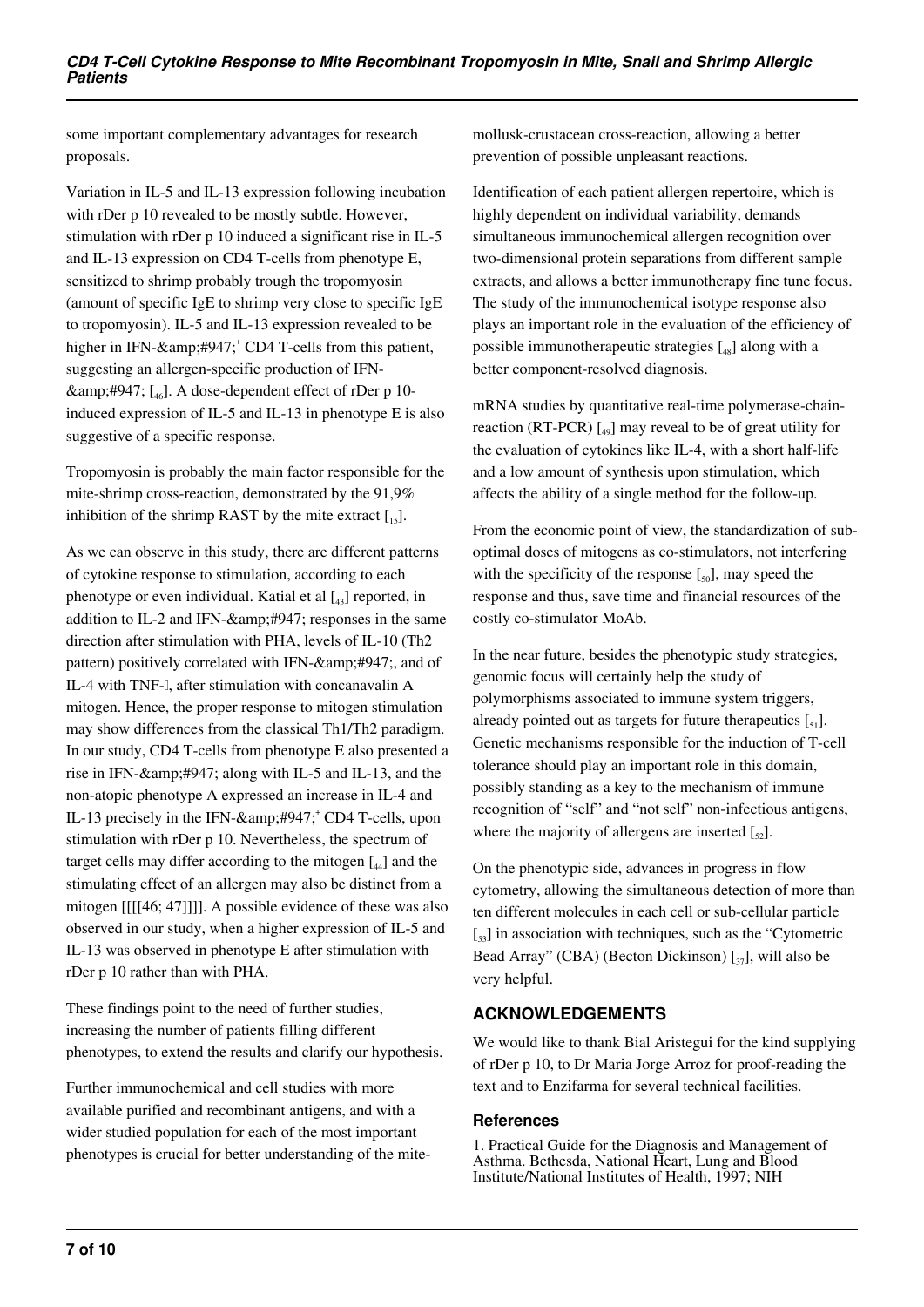Publication No. 97-4035.

2. Barberio G, Ruggeri C, Pajno GB, Morabito L, Falagiani P. Cross-reactivity between food (snails) and inhalant allergens in children. Allergy 1992;47:37. 3. Antonicelli L, Falagiani P, Pucci S, Garritani MS, Bilo MB, Bonifazi F. Is there a cross-reacting allergen between Mollusca Gastropoda and mite? Allergy 1992;47:244. 4. Banzet ML, Adessi B, Vuitton DA. Manifestations allergiques après ingestion d'escargots chez 12 malades allergiques aux acariens: une nouvelle allergie croisée? Rev Fr Allergol. 1992;32(4):198-202. 5. De Maat-Bleeker F, Akkerdaas JH, van Ree R, Aalberse RC. Vyneyard snail allergy possibly induced by sensitization to house dust mite (Dermatophagoides pteronyssinus). Allergy. 1995;50:438-440. 6. Grembiale RD, Naty S, Pelaia G, Tranfa CME, Marsico SA. Snail ingestion and asthma. Allergy. 1996;51:361.

7. van Ree R, Antonicelli L, Akkerdaas JH, Garritani MS, Aalberse RC, Bonifazi F. Possible induction of food allegy during mite immunoterapy. Allergy. 1996;51:108-113. 8. van Ree R, Antonicelli L, Akkerdaas JH, et al. Asthma after consumption of snails in house-dust-mite allergic patients: A case of IgE cross-reactivity. Allergy. 1996;51:387-393.

9. Vuitton DA, Rancé F, Paquin ML, et al. Cross-reactivity between terrestrial snails (Helix species) and house-dust mite (Dermatophagoides pteronyssinus). I. In vivo study. Allergy. 1998;53:144-150.

10. Guilloux L, Vuitton DA, Delbourg M, et al. Crossreactivity between terrestrial snails (Helix species) and house-dust mite (Dermatophagoides pteronyssinus). II. In vitro study. Allergy. 1998;53:151-158.

11. Pajno GB, Morabito L, Barberio G. Allergy to house dust mite and snails: a model of cross-reaction between food and inhalant allergens with clinical impact. Pediatr Pulmonol Suppl. 1999;18:163-164.

12. Peroni DG, Piacentini GL, Bodini A, Boner AL. Snail anaphylaxis during house dust mite immunotherapy. Pediatr Allergy Immunol. 2000;11(4):260-261.

13. Pajno GB, La Grutta S, Barberio G, Canonica GW, Passalacqua G. Harmful effect of immunotherapy in children with combined snail and mite allergy. J Allergy Clin Immunol. 2002;109(4):627-629.

14. Morisset MM, Boulègue E, Beaudouin F, Pirson F, Rancé C, Gallen et al. Anaphylaxie alimentaire sévère et léthale: cas rapportés en 2002 par le réseau

d'allergovigilance. Rev Fr Allergol. 2003;43(8):480-485. 15. The Helix aspersa (Brown Garden Snail) Allergen Repertoire. Martins LM, Peltre G, da Costa Faro CJ, Pires EM, da Cruz Inácio FF. International Archives of Allergy

and Immunology 2005;136:7-15. 16. Molkhou P. Allergies alimentaires: problèmes actuels et futurs. Nanterre, France: Section Française – Division S.A. UCB, 1995: p 26.

17. Reese G, Ayuso R, Lehrer SB. Tropomyosin: An Invertebrate Pan-Allergen. Int Arch Allergy Immunol. 1999;119:247-258.

18. Asturias JA, Eraso E, Arilla MC, Gomez-Bayon N, Inácio F, Martinez A. Cloning, isolation, and IgE-binding properties of Helix aspersa (brown garden snail) tropomyosin. Int Arch Allergy Immunol. 2002;128(2):90-96. 19. Thomas WR, Hales BJ, Shen HD, Smith W. Comparison of T-Cell responses induced by major and less major allergens of the house dust mite. Int. Arch. Allergy Immunol. 1999;118:214-215.

20. Heaton T, Rowe J, Turner S, Aalberse RC, de Klerk N, Suriyaarachchi D, et al. An immunoepidemiological

approach to asthma: identification of in-vitro T-cell response patterns associated with different wheezing phenotypes in children. Lancet. 2005;365(9454):142-149.

21. Bohle B. T lymphocytes and food allergy. Molecular Nutrition & Food Research. 2004;48(6):424-433.

22. Shapiro HM. Parameters and Probes. pp. 273-410. In Practical Flow Cytometry, 4th ed. Hoboken, New Jersey, USA: John Wiley & Sons, 2003.

23. Coligan JE, Kruisbeek AM, Margulies DH, Shevach EM, Strober W (eds.). In Current Protocols in Immunology. USA. John Wiley & Sons, Inc, 2003.

24. Kidd PG, Nicholson JKA. Immunophenotyping by Flow Cytometry. pp. 229-244. In Manual of Clinical Laboratory Immunology. Rose NR, Macario EC, Folds JD, Lane HC, Nakamura RM (eds.), 5th ed. American Society for Microbiology. 1997.

25. Shapiro HM. Data Analysis. pp. 225-256. In Practical Flow Cytometry, 4th ed. Hoboken, New Jersey, USA: John Wiley & Sons, 2003.

26. Gross HJ, Verwer B, Houck D, Recktenwald D. Detection of rare cells at a frequency of one per million by flow cytometry. Cytometry. 1993;14(5):519-526.

27. Gross HJ, Verwer B, Houck D, Hoffman RA, Recktenwald D. Model study detecting breast cancer cells in peripheral blood mononuclear cells at frequencies as low as 10(-7). Proc. Natl. Acad. Sci. USA. 1995;92(2):537-541. 28. Shapiro HM. Overture. pp. 1-60. In Practical Flow Cytometry, 4th ed. Hoboken, New Jersey, USA: John Wiley

& Sons, 2003. 29. Zar J. Biostatistical analysis. 2nd ed. Englewood Cliffs,

New Jersey, USA: Pentice-Hall Inc, 1984. 30. Buchan I. Calculating Poisson confidence intervals in Excel. In Public Health Informatics at the University of Manchester (www.phi.man.ac.uk) 2004.

31. www.doh.wa.gov/Data/Guidelines/ConfIntguide.htm. Guidelines for using confidence intervals for public health assessment. In Washington State Department of Health – Health Data. USA, 2006.

32. Halldén G, Hellman C, Grönneberg R, Lundahl J. Increased levels of IL-5 positive peripheral blood eosinophils and lymphocytes in mild asthmatic after allergen inhalation provocation. Clin. Exp. Allergy. 1999;29(5):595-603.

33. Aalberse RC, Akkerdaas JH, van Ree R. Cross-reactivity of IgE antibodies to allergens. Allergy. 2001;56:478-490. 34. Ferreira F, Hawranek T, Gruber P, Wopfner N, Mari A. Allergic cross-reactivity: from gene to clinic. Allergy. 2004;59:243-267.

35. Maizels RM. Infections and allergy – helminths, hygiene and host immune regulation. Curr. Opin. Immunol. 2005;17:656-661.

36. Teixeira LK, Fonseca BPF, Barboza BA, Viola JPB. The role of interferon- $\alpha$  on immune and allergic responses. Mem. Inst. Oswaldo Cruz. 2005;100(Suppl.1):137-144.

37. Holzer U, Kwok WW, Nepom GT, Buckner JH. Differential Antigen Sensitivity and Costimulatory Requirements in Human Th1 and Th2 Antigen-Specific CD4+ Cells with Similar TCR Avidity. J. Immunol. 2003;170:1218-1223.

38. Smit JJ, Lukacs NW. A closer look at chemokines and their role in asthmatic responses. Eur. J. Pharmacol. 2006;533(1-3):277-288.

39. Mori A, Kaminuma O, Mikami T, Inoue S, Okumura Y, Akiyama K, et al. Transcriptional control of the IL-5 gene by human helper T-cells: IL-5 synthesis is regulated independently from IL-2 or IL-4 synthesis. J. Allergy Clin Immunol. 1999;103(5):S429-436.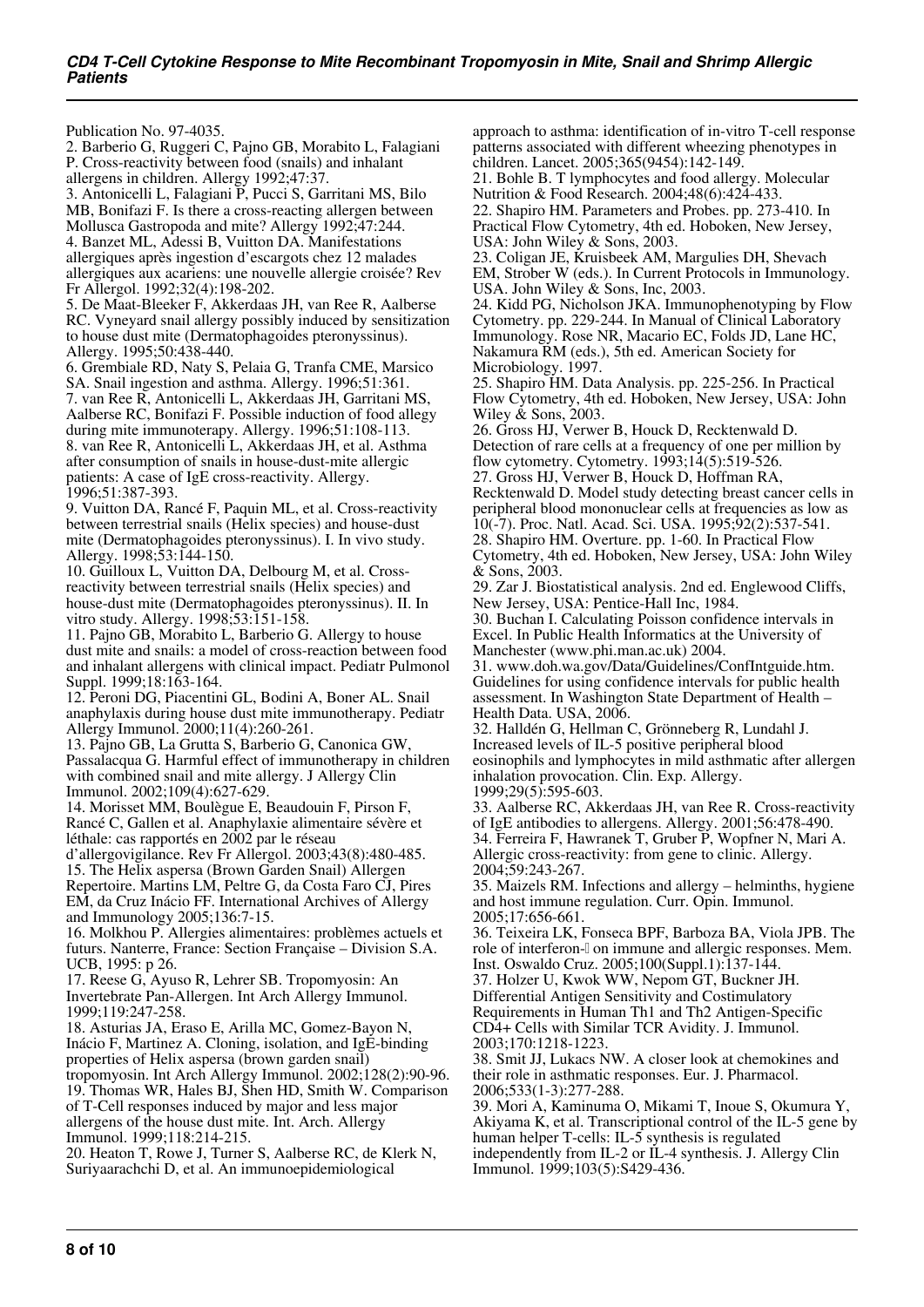40. Kips JC. Cytokines in asthma. Eur. Respir. J. Suppl. 2001;34:24-33.

41. Nakai Y, Ohashi Y, Kakinoki Y, Tanaka A, Washio Y, Nasako Y, et al. Allergen-induced mRNA expression of IL-5, but not of IL-4 and IFN-gamma, in peripheral blood mononuclear cells is a key feature of clinical manifestation of seasonal allergic rhinitis. Arch. Otolaryngol. Head Neck Surg. 2000;126(8):992-996.

42. Werfel T, Boeker M, Kapp A. Rapid expression of the CD69 antigen on T-cells and natural killer cells upon antigenic stimulation of peripheral blood mononuclear cells suspensions. Allergy. 1997;52(4):465-469.

43. Katial RK, Sachanandani D, Pinney C, Lieberman MM. Cytokine Production in Cell Culture by Peripheral Blood Mononuclear Cells from Immunocompetent Hosts. Clin. Diagn. Lab. Immunol. 1998;5(1):78–81.

44. Sullivan KE, Cutilli J, Piliero LM, Ghavimi-Alagha D, Starr SE, Campbell DE, et al. Measurement of cytokine secretion, intracellular protein expression, and mRNA in resting and stimulated peripheral blood mononuclear cells. Clin. Diagn. Lab. Immunol. 2000;7(6):920-924.

45. Crimi E, Gaffi D, Frittoli E, Borgonovo B, Burastero SE. Depletion of circulating allergen-specific TH2 T

lymphocytes after allergen exposure in asthma. J. allergy Clin. Immunol. 1997;99(6):788-797.

46. Meissner N, Kochs S, Coutelle J, Kussebi F, Baumgarten C, Lowenstein H, et al. Modified T-cell activation pattern during specific immunotherapy (SIT) in cat-allergic patients.

Clin. Exp. Allergy. 1999;29(5):618-625.

47. Leonard C, Tormey V, Burke C, Poulter LW. Allergeninduced cytokine production in atopic disease and its relationship to disease severity. Am. J. Respir. Cell Mol. Biol. 1997;17(3):368-375.

48. Chardin H, Peltre G. Allergome: the characterization of allergens based on a 2D gel electrophoresis approach. Expert Rev. Proteomics. 2005;2(5):757-765.

49. Kitamura N, Kaminuma O, Mori A, Hashimoto T, Kitamura F, Miyagishi M, et al. Correlation between mRNA expression of Th1/Th2 cytokines and their specific transcription factors in human helper T-cell clones.

Immunol. Cell. 2005;83(5):536-541.

50. Gabrielsson S, Soderlund A, Nilsson C, Lilja G, Nordlund M, Troye-Blomberg M. Influence of atopic heredity on IL-4-, IL-12- and IFN-gamma-producing cells in in vivo activated cord blood mononuclear cells. Clin. Exp. Immunol. 2001;126(3):390-396.

51. Vandenbulcke L, Bachert C, Van Cauwenberge P, Claeys S. The Innate Immune System and Its Role in Allergic Disorders. Int. Arch. Allergy Immunol. 2006;139:159-165.

52. Akdis CA, Blaser K, Akdis M. Genes of tolerance. Allergy. 2004;59(9):897-913.

53. O'Connor JE, Callaghan RC, Escudero M, Herrera G, Martínez A, Monteiro MC, Montolíu H (2001) The Relevance of Flow Cytometry for Biochemical Analysis. IUBMB Life. 2001;51:231-239.